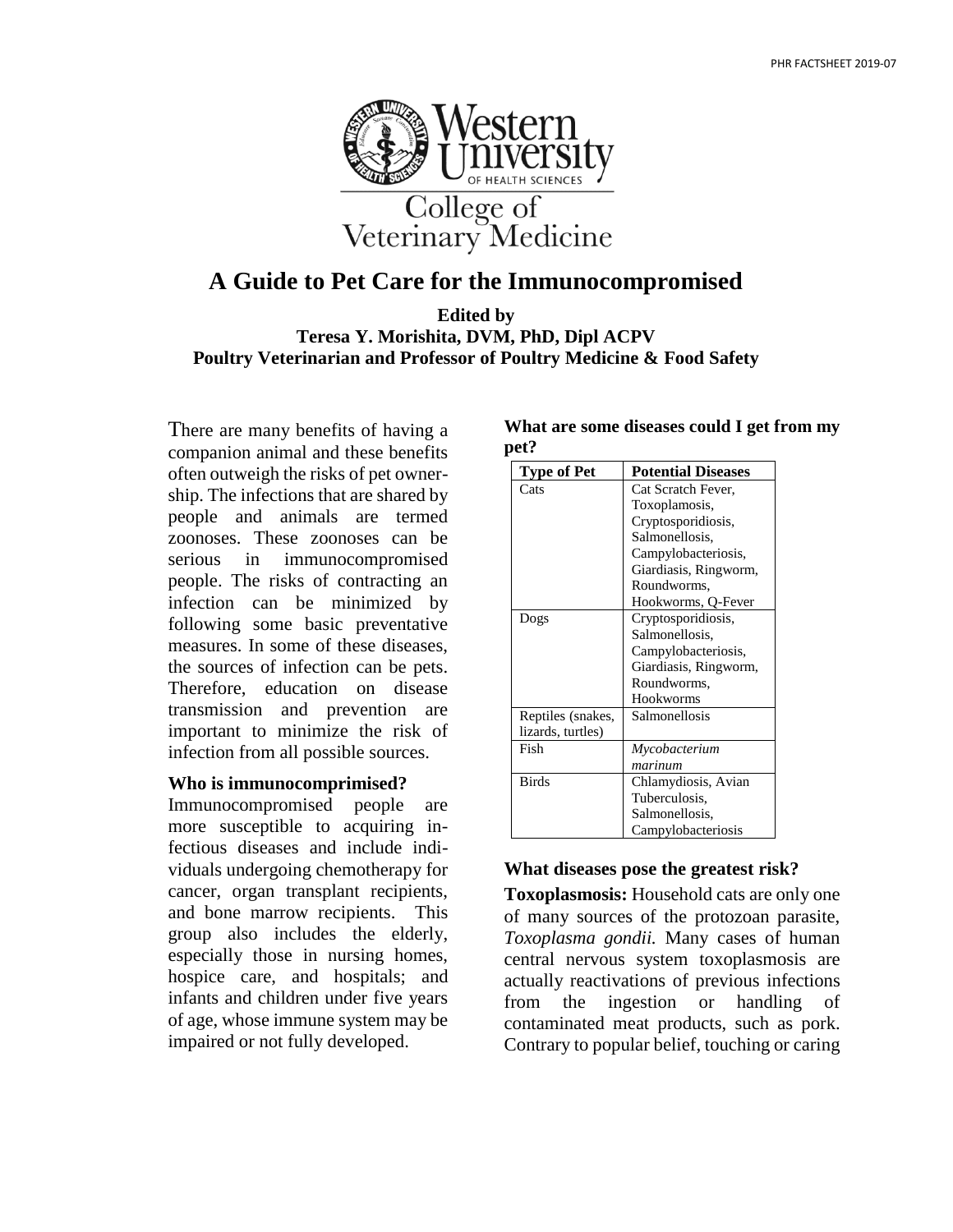for household cats is not the major transmission route. Once an infected cat has shed the *Toxoplasma* oocyst (egg), they are unlikely to shed again. Cats are most likely to shed infectious oocysts after ingesting infected tissues. Therefore, cats should not be allowed to hunt or eat raw meat. Oocysts need at least 24 hours to become infectious so daily litter box cleaning should be done, preferably by an immunocompetent person or while wearing gloves. Improper meat preparation, contaminated soil in the environment, and stray cats are most likely sources of infection. Stray cats can contaminate the environment and gloves should be worn when working outside, such as when gardening. Moreover, the handling of stray cats should be avoided. Proper kitchen hygiene will help decrease the risk from meat contamination. Don't reuse any utensils or cutting surfaces that were in contact with the raw meat without cleaning them. Don't taste marinades that have contacted the raw meat.

**Cat Scratch Disease:** This disease is caused by the bacteria, B*artonella henselae,* and this disease has been associated with cat contact, especially if one is scratched or bitten; and/or having exposure to cat fleas. To help prevent infection, the immunocompromised individual should avoid kittens (since they tend to scratch more than adults); avoid contact with stray cats; and use proper flea control. Immediately wash the wound if any scratches or bites occur.

**Salmonellosis and Campylobacteriosis:**  Dogs and cats can be a infrequent source of infection of the bacteria, *Salmonella* and *Campylocater*. In addition, the most common sources for humans are contaminated water; and milk or food contaminated by domestic or farm animals. To prevent dogs and cats from being sources of infection, they should be fed a quality commercial diet and no raw or undercooked meat. They should not be allowed to hunt. The cat

litterbox should be cleaned daily, preferably by an immune competent person, or if an immune compromised person must clean it, they should wear gloves and wash immediately afterwards. The litter box should not be kept in the kitchen, dining room, or any place where there is food. Pet poultry have been sources of *Salmonella* and *Campylobacter* as poultry can shed the bacteria in their feces and/or contaminate the area with their feces. Use proper hygiene, wash hands and disinfect areas that have had pet poultry contact.

**Cryptosporidiosis:** This infection is caused by the protozoan parasite, *Cryptosporidium parvum,* and is predominantly acquired from ingestion of fecal-contaminated food and/or water, such as in pools, lakes, rivers, and municipal water supplies. Therefore, drinking bottled water and taking care not to accidently ingest water at public pools and other bodies of water may help to greatly decrease the risk of infection. Any pets with diarrhea should be avoided and they should be examined by a veterinarian to determine the cause of the diarrhea.

**Giardiasis:** Giardiasis is a disease caused by the protozoan parasite, *Giardia lamblia.* Infection usually occurs from the environment, especially water sources. The frequency of transmission of *Giardia* between animals and people is not well established. Human outbreaks usually involve young children with exposure to day-care environments or originate from a water source, such as multiple-use pools. Any pets with diarrhea should be avoided until the cause of diarrhea has been determined.

## **How can we keep ourselves and our pets healthy?**

- Wash hands with soap and water after contact with pets or feces;
- Wash hands well after working in dirt;